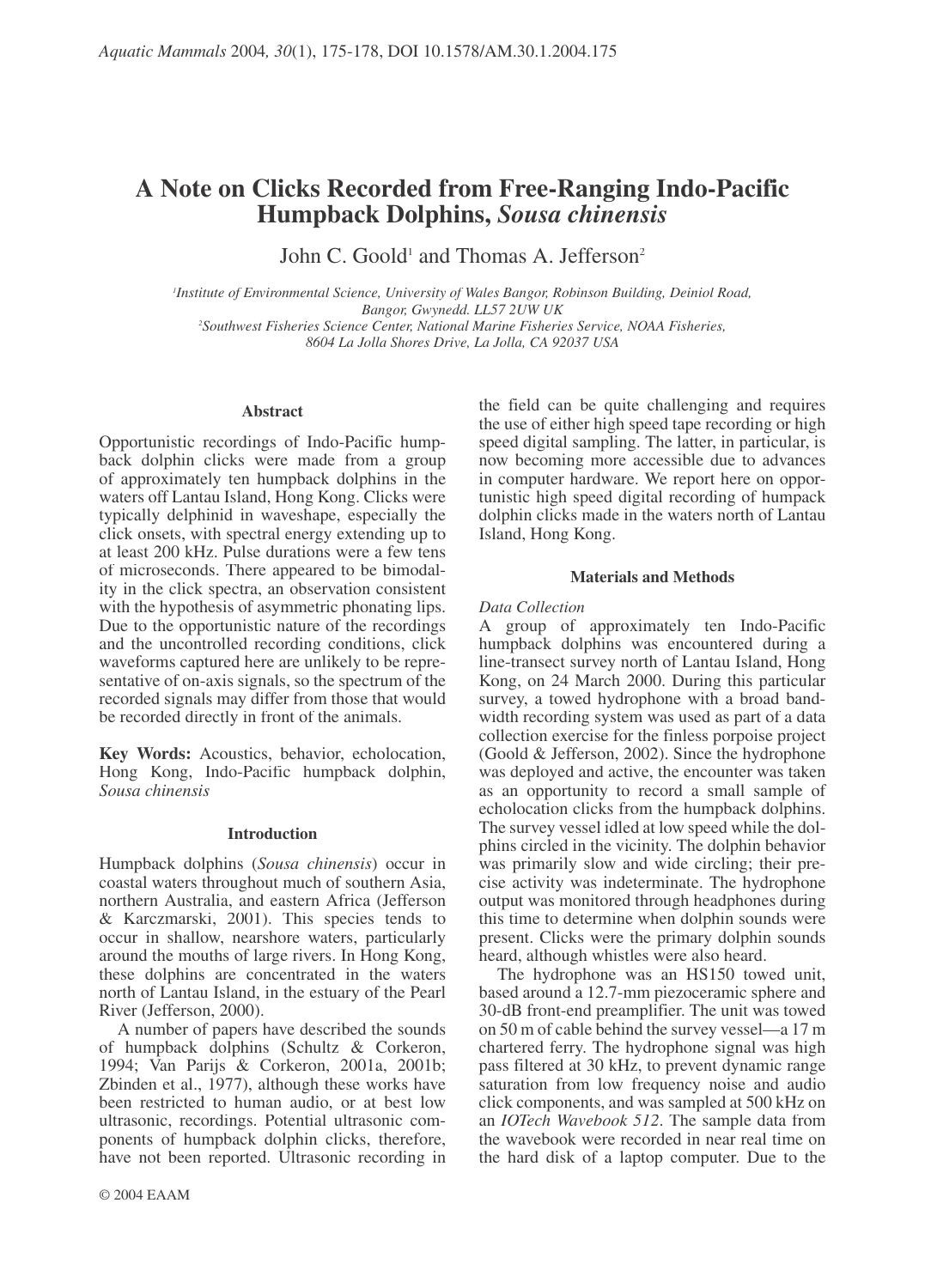high sample rate of the recording system, the data had to be buffered into RAM before writing to the hard disk; therefore, sampling was not performed in a long continuous stream. Sampling was performed in 10-sec bursts during bouts of dolphin clicking, as monitored through the headphones. The input signal was not low pass filtered just below the nyquist frequency; therefore, aliasing is possible but unlikely to be significant at these high frequencies.

# Data Analysis

Sampled waveform data were imported into MATLAB and inspected for individual clicks. Transients were marked automatically by a crossthreshold scanning routine, and then each automarked piece of the waveform data was manually inspected by eye to ascertain (1) that it indeed contained a dolphin click rather than a noise spike and (2) that the click waveform was undistorted during sampling (i.e., not clipped through dynamic range saturation). Due to the proximity of the dolphins to the hydrophone on some occasions, a good many of the click waveforms showed clipping. The markers from the clipped signals were discarded, and only those markers for waveform sections that were clearly unclipped dolphin signals were retained for exploratory analysis.

Given uncertainties about the number of dolphins producing clicks at any given moment in time, inter-click intervals were not measured. Exploratory analysis concentrated on inspection of waveshapes and spectral content of clicks. Click waveforms were extracted and plotted to illustrate the general waveshape. Clicks were analyzed for their spectral content, using a 256 point  $(512 \,\mu s)$  FFT window that comfortably enveloped the entire signal. Dolphin click spectra were stored in matrices and displayed in waterfall plots.

### **Results**

Figure 1 shows a waveform of a humpback dolphin click. The waveshape is typical of a delphinid, showing a sharp onset, although the decay is fairly extended and suggests reverberation. The total pulse duration is a few tens of microseconds. Spectral energy in the humpback dolphin click spectrum is present from the lower end of the pass band around 30 kHz, to as high as 200 kHz, and in some cases beyond (Figure 2). There is some evidence of spectral rippling in the waterfall cascades of Figure 2, which displays approximately 100 individual click spectra. There is also some evidence of bimodality in the click spectra, as illustrated in the waterfall cascades of Figure 2. Figure  $2(a)$  is particularly suggestive of



Figure 1. Waveform of a humpback dolphin click, as recorded opportunistically during an encounter in the waters off Lantau Island. Timebase and scale bar are in microseconds.

this, with spectral modes occurring at approximately 100 kHz and 180 kHz, respectively.

# **Discussion**

The type of rapid onset pulse presented here is characteristic of dolphin clicks in general, and it tends to produce a broadband spectral signature. Such clicks contrast with the narrowband signals typically produced by phocoenids (Goold & Jefferson, 2002; Kamminga et al., 1996; Møhl & Anderson, 1973; Verboom & Kastelein, 1995), and even some small delphinids (Dawson, 1988; Evans et al., 1988). It is highly likely that each humpback dolphin click analysed here is a multipath composite (primarily direct path and surface reflection) of the actual click waveform emitted by a dolphin. The transducer of the towed hydrophone would have been close to the water surface (within 5 m), although the precise depth is unknown. Reverberation was clearly present and can be seen in Figure 1. Although reverberation creates extension at the tail end of the click, at the front-end the multipath reflection will overlay an echo of the initial broadband spike of the click, delayed by just a few microseconds behind the direct path onset. This is a sufficiently small delay for both pulses to fall into the same FFT window and induce spectral rippling. This corruption of the recorded click signals, combined with the fact that orientation of the animals with respect to the hydrophone was not known during recording, is an inevitable consequence of the opportunistic and uncontrolled manner of the recordings. The general pattern of spectral bimodality is interest-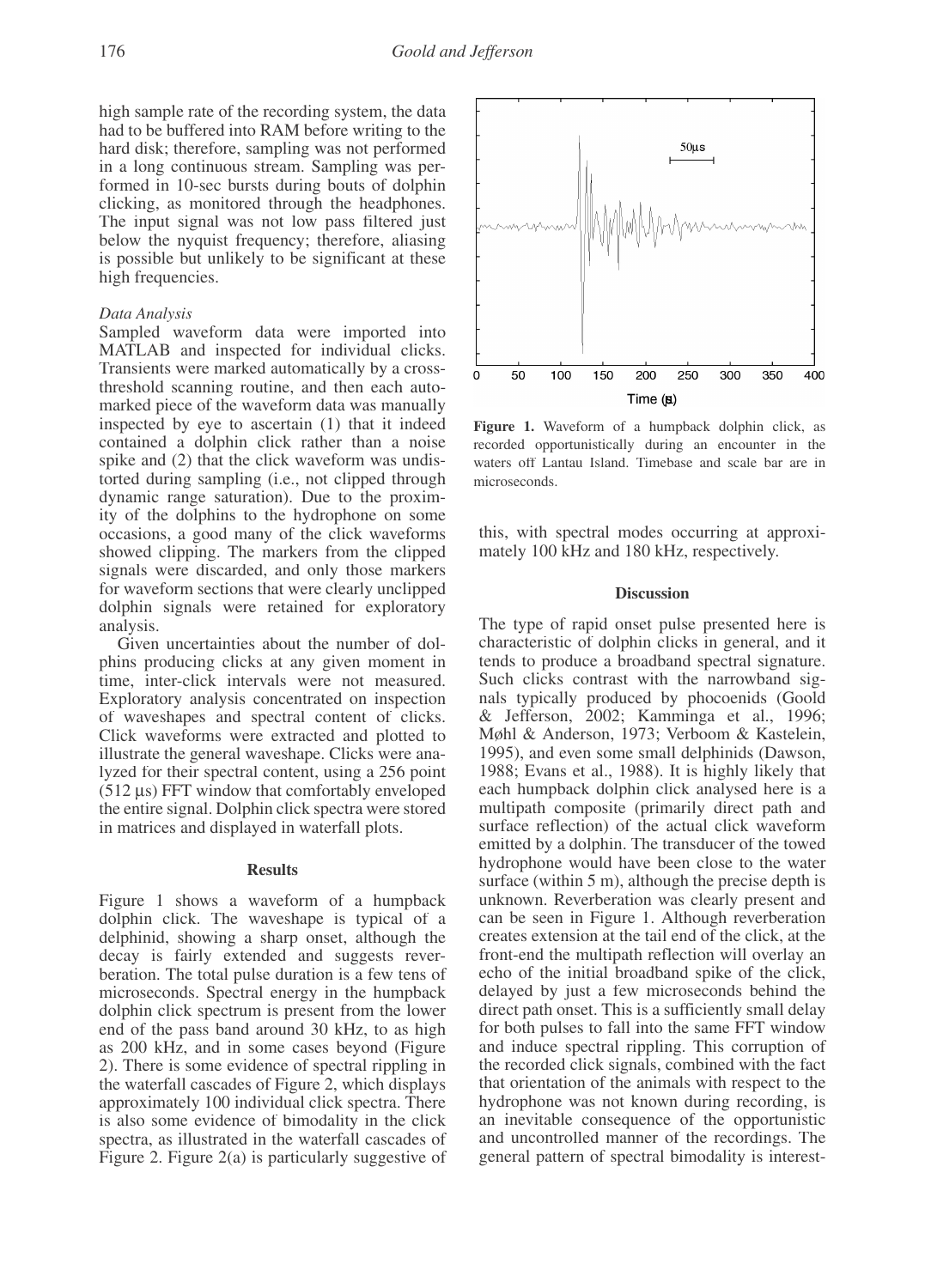

Figure 2. Waterfall plots of two humpback dolphin click series spectra. Spectral density is measured in arbitrary waveform units and is presented on a linear scale.

ing as it fits with the hypothesis of Cranford et al. (1996) regarding sound production from paired, but asymmetric, phonating lips within the nasal complex of delphinids. It would be interesting to work with a larger sample size of clicks, preferably recorded under more controlled conditions, to investigate this aspect further.

Clearly, we are not able to report the idealized click waveform and spectrum of the humpback dolphin click as would be recorded under controlled conditions at a point close to source and on-axis with respect to the dolphins forward transmission beam; however, our data are sufficient to demonstrate that humpback dolphin clicks are at least generally of a typical delphinid form, with broadband energy of up to at least 200 kHz.

# **Acknowledgments**

The fieldwork during which these recordings were made was commissioned by the Finless Porpoise Project under the umbrella of the Ocean Park Conservation Foundation (OPCF), and was funded by the Agriculture, Fisheries and Conservation Department (AFCD) of the Hong Kong Special Administrative Region (SAR) Government. The authors are grateful for the generous support and assistance provided by OPCF and AFCD, and particularly acknowledge the help of Samuel Hung and Mientje Torey. We also thank Lynda Goold for her help and assistance during the field surveys and data analyses.

### **Literature Cited**

- Cranford, T. W., Amundin, M., & Norris, K. S. (1996). Functional morphology and homology in the odontocete nasal complex: Implications for sound generation. Journal of Morphology, 228, 223-285.
- Dawson, S. M. (1988). The high frequency sounds of freeranging Hectors dolphins, Cephalorhynchus hectori. Reports of the International Whaling Commission, 9 (Special Issue), 339-344.
- Evans, W. E., Awbrey, F. T., & Hackbarth, H. (1988). High frequency pulses produced by free-ranging Commerson's dolphin (Cepahalorhynchus commersonii) compared to those of phocoenids. Reports of the International Whaling Commission, 9 (Special Issue),  $173 - 181$ .
- Goold, J. C., & Jefferson, T. A. (2002). Acoustic signals from free-ranging finless porpoises (Neophocaena phocaenoides) in the waters around Hong Kong. Raffles Bulletin of Zoology, Supplement, 10, 131-139.
- Jefferson, T. A. (2000). Population biology of the Indo-Pacific hump-backed dolphin in Hong Kong waters. Wildlife Monographs, 144, 1-65.
- Jefferson, T. A., & Karczmarski, L. (2001). Sousa chinensis. Mammalian Species, 655, 1-9.
- Kamminga, C., Cohen Stuart, A., & Silber G. K. (1996). Investigations on cetacean sonar XI: Intrinsic comparison of the wave shapes of some members of the Phocoenidae family. Aquatic Mammals, 22, 45-55.
- Møhl, B., & Anderson, S. (1973). Echolocation: High-frequency component in the click of the Harbor porpoise (Phocoena ph. L.). Journal of the Acoustical Society of America, 54, 1368-1372.
- Schultz, K. W., & Corkeron, P. J. (1994). Interspecific differences in whistles produced by inshore dolphins in Moreton Bay, Queensland, Australia. Canadian Journal of Zoology, 72, 1061-1068.
- Van Parijs, S. M., & Corkeron, P. J. (2001a). Vocalizations and behaviour of Pacific humpback dolphins, Sousa chinensis. Ethology, 107, 701-716.
- Van Parijs, S. M., & Corkeron, P. J. (2001b). Evidence for signature whistle production by a Pacific humpack